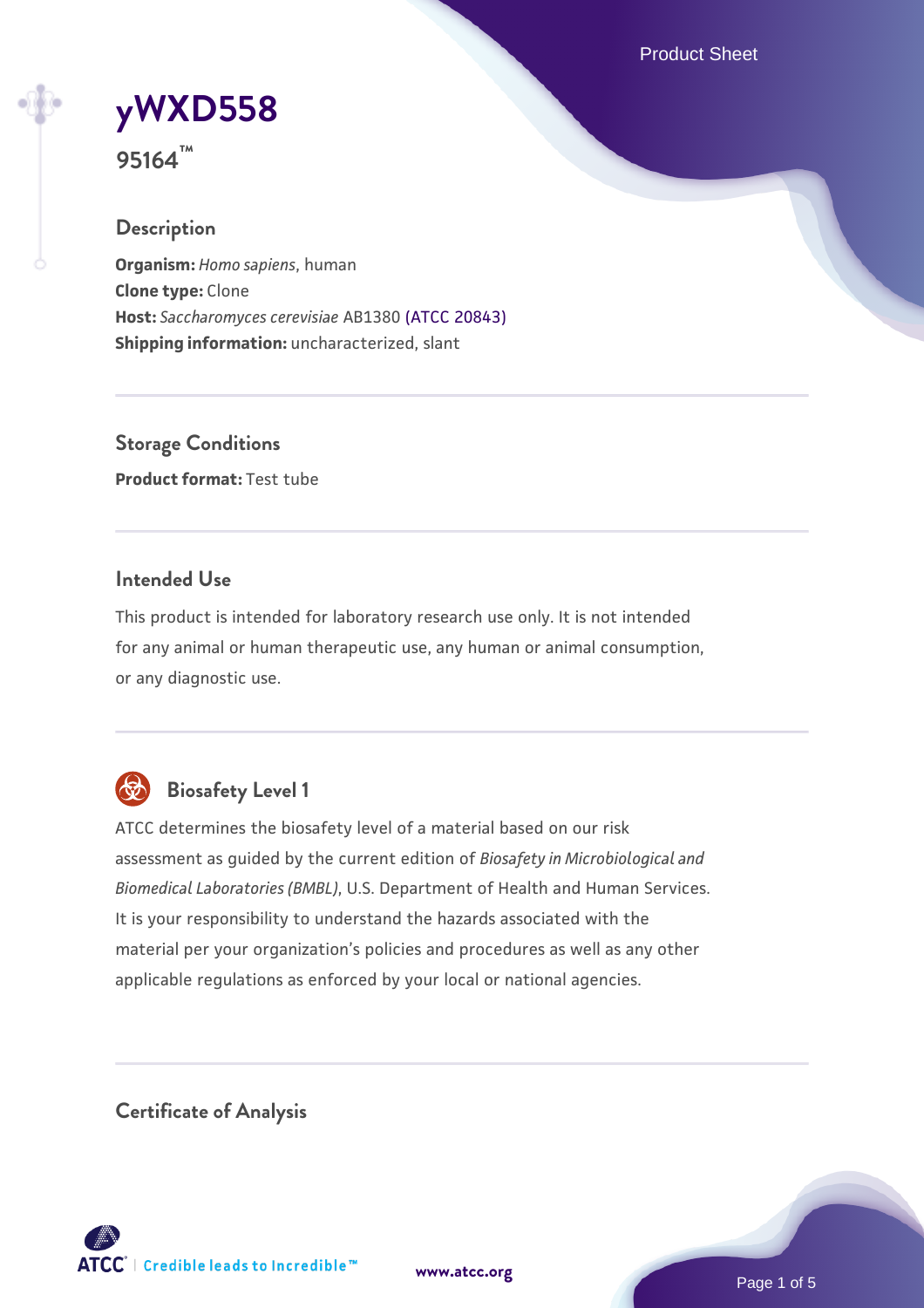

For batch-specific test results, refer to the applicable certificate of analysis that can be found at www.atcc.org.

#### **Insert Information**

**Type of DNA:** genomic **Genome:** Homo sapiens **Chromosome:** X X q24-q28 **Gene name:** DNA Segment, single copy **Gene product:** DNA Segment, single copy [DXS2147] **Gene symbol:** DXS2147 **Contains complete coding sequence:** Unknown **Insert end: Tagl** 

#### **Vector Information**

**Construct size (kb):** 250.0 **Intact vector size:** 11.700 **Vector name:** pYAC-RC **Type of vector:** YAC **Construction:** pYAC3, polylinker **Host range:** *Saccharomyces cerevisiae*; *Escherichia coli* **Centromere:** CEN4 **Cloning sites:** NotI; SacII; SalI; mLuI; ClaI; SnaBI; SmaI **Markers:** SUP4; HIS3; ampR; URA3; TRP1 Polylinker sites: Notl; SacII; SalI; mLuI; ClaI; SnaBI; SmaI **Promoters:** none **Replicon:** pMB1; ARS1

## **Growth Conditions**

**Medium:** 



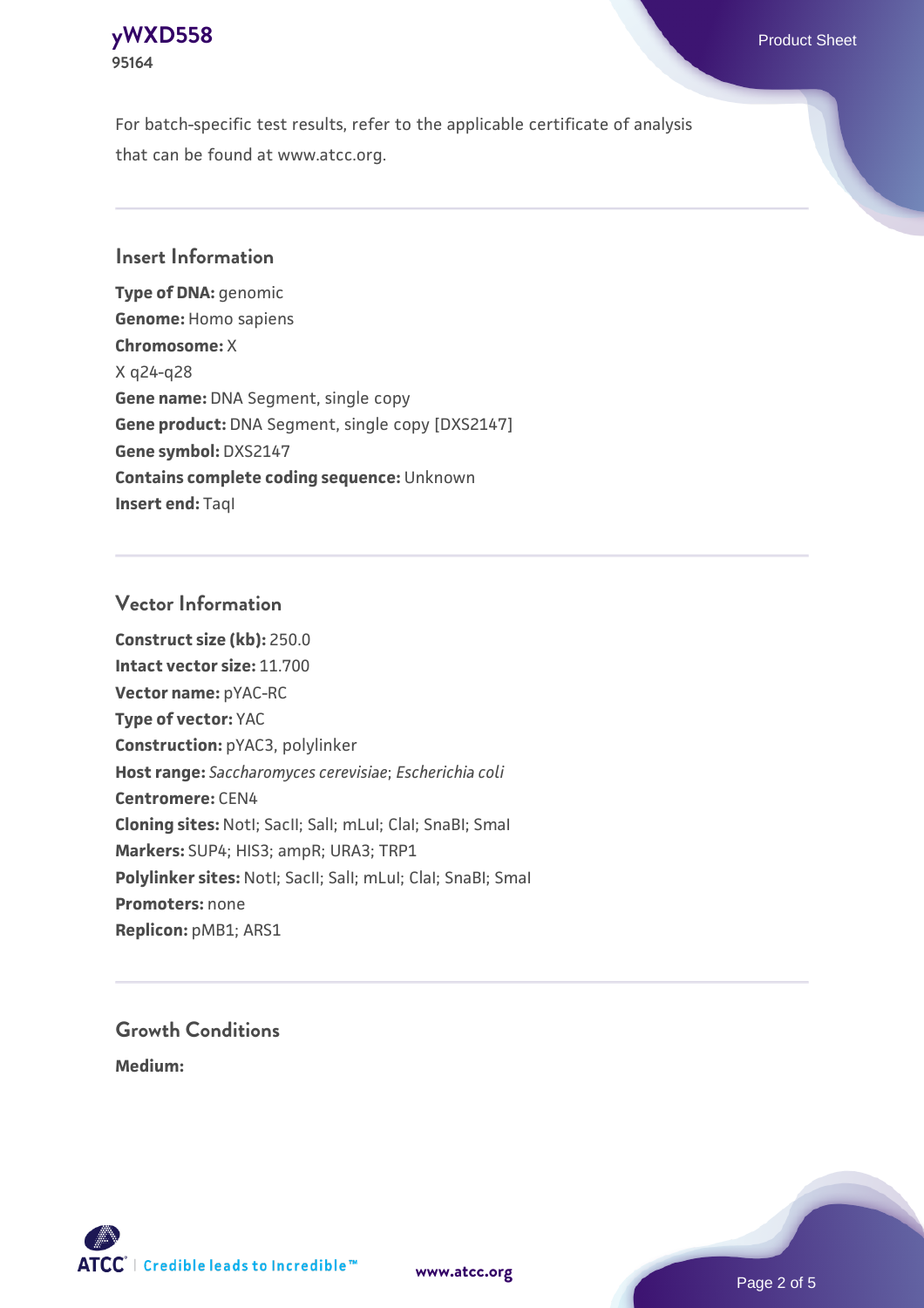**[yWXD558](https://www.atcc.org/products/95164)** Product Sheet **95164**

[ATCC Medium 1245: YEPD](https://www.atcc.org/-/media/product-assets/documents/microbial-media-formulations/1/2/4/5/atcc-medium-1245.pdf?rev=705ca55d1b6f490a808a965d5c072196) **Temperature:** 30°C

#### **Notes**

More information may be available from ATCC (http://www.atcc.org or 703- 365-2620).

#### **Material Citation**

If use of this material results in a scientific publication, please cite the material in the following manner: yWXD558 (ATCC 95164)

#### **References**

References and other information relating to this material are available at www.atcc.org.

#### **Warranty**

The product is provided 'AS IS' and the viability of ATCC® products is warranted for 30 days from the date of shipment, provided that the customer has stored and handled the product according to the information included on the product information sheet, website, and Certificate of Analysis. For living cultures, ATCC lists the media formulation and reagents that have been found to be effective for the product. While other unspecified media and reagents may also produce satisfactory results, a change in the ATCC and/or depositor-recommended protocols may affect the recovery, growth, and/or function of the product. If an alternative medium formulation or reagent is used, the ATCC warranty for viability is no longer



**[www.atcc.org](http://www.atcc.org)**

Page 3 of 5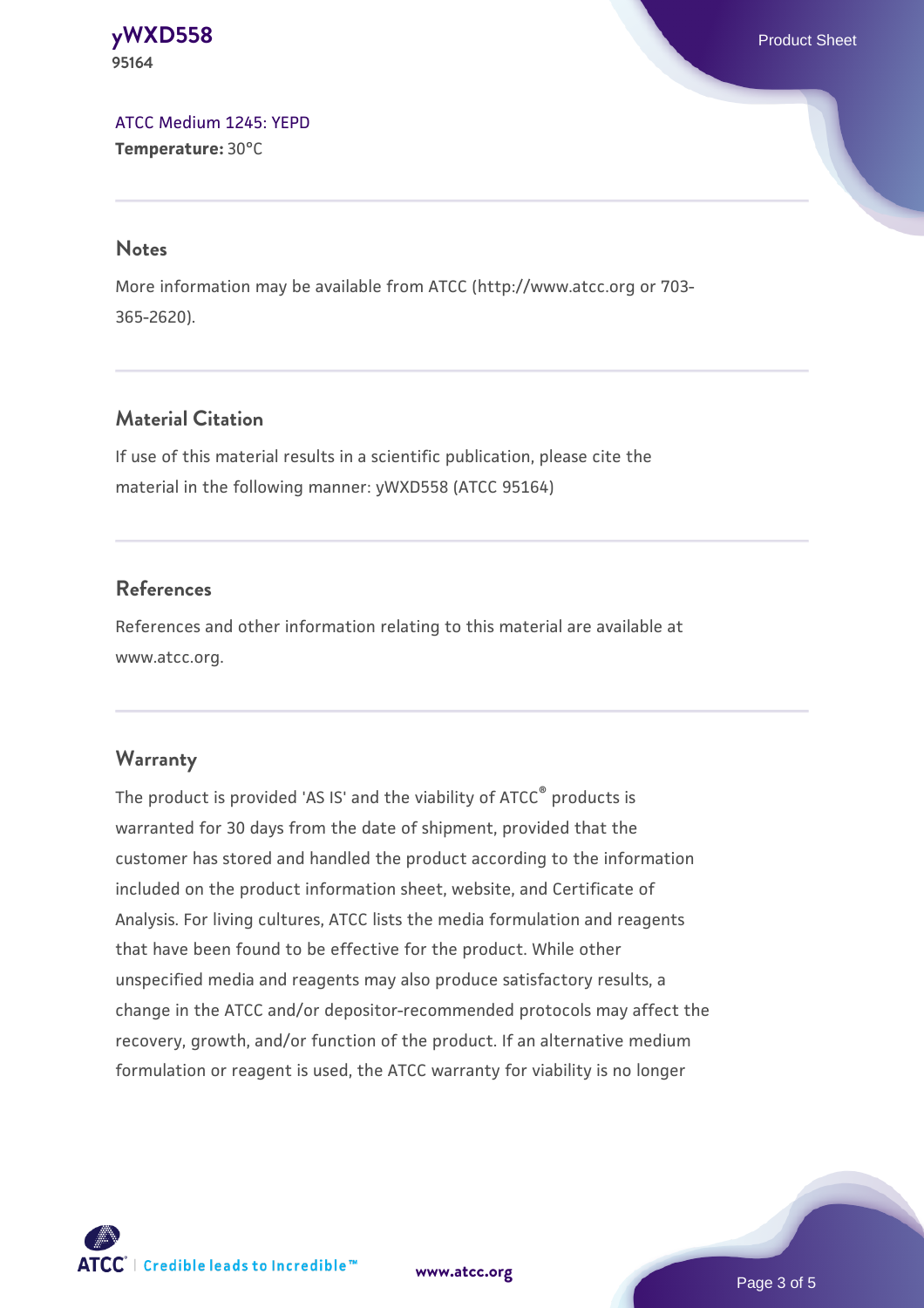**[yWXD558](https://www.atcc.org/products/95164)** Product Sheet **95164**

valid. Except as expressly set forth herein, no other warranties of any kind are provided, express or implied, including, but not limited to, any implied warranties of merchantability, fitness for a particular purpose, manufacture according to cGMP standards, typicality, safety, accuracy, and/or noninfringement.

#### **Disclaimers**

This product is intended for laboratory research use only. It is not intended for any animal or human therapeutic use, any human or animal consumption, or any diagnostic use. Any proposed commercial use is prohibited without a license from ATCC.

While ATCC uses reasonable efforts to include accurate and up-to-date information on this product sheet, ATCC makes no warranties or representations as to its accuracy. Citations from scientific literature and patents are provided for informational purposes only. ATCC does not warrant that such information has been confirmed to be accurate or complete and the customer bears the sole responsibility of confirming the accuracy and completeness of any such information.

This product is sent on the condition that the customer is responsible for and assumes all risk and responsibility in connection with the receipt, handling, storage, disposal, and use of the ATCC product including without limitation taking all appropriate safety and handling precautions to minimize health or environmental risk. As a condition of receiving the material, the customer agrees that any activity undertaken with the ATCC product and any progeny or modifications will be conducted in compliance with all applicable laws, regulations, and guidelines. This product is provided 'AS IS' with no representations or warranties whatsoever except as expressly set forth herein and in no event shall ATCC, its parents, subsidiaries, directors, officers, agents, employees, assigns, successors, and affiliates be liable for indirect, special, incidental, or consequential damages of any kind in connection with or arising out of the customer's use of the product. While reasonable effort is made to ensure authenticity and reliability of materials on deposit, ATCC is not liable for damages arising from the misidentification or



**[www.atcc.org](http://www.atcc.org)**

Page 4 of 5